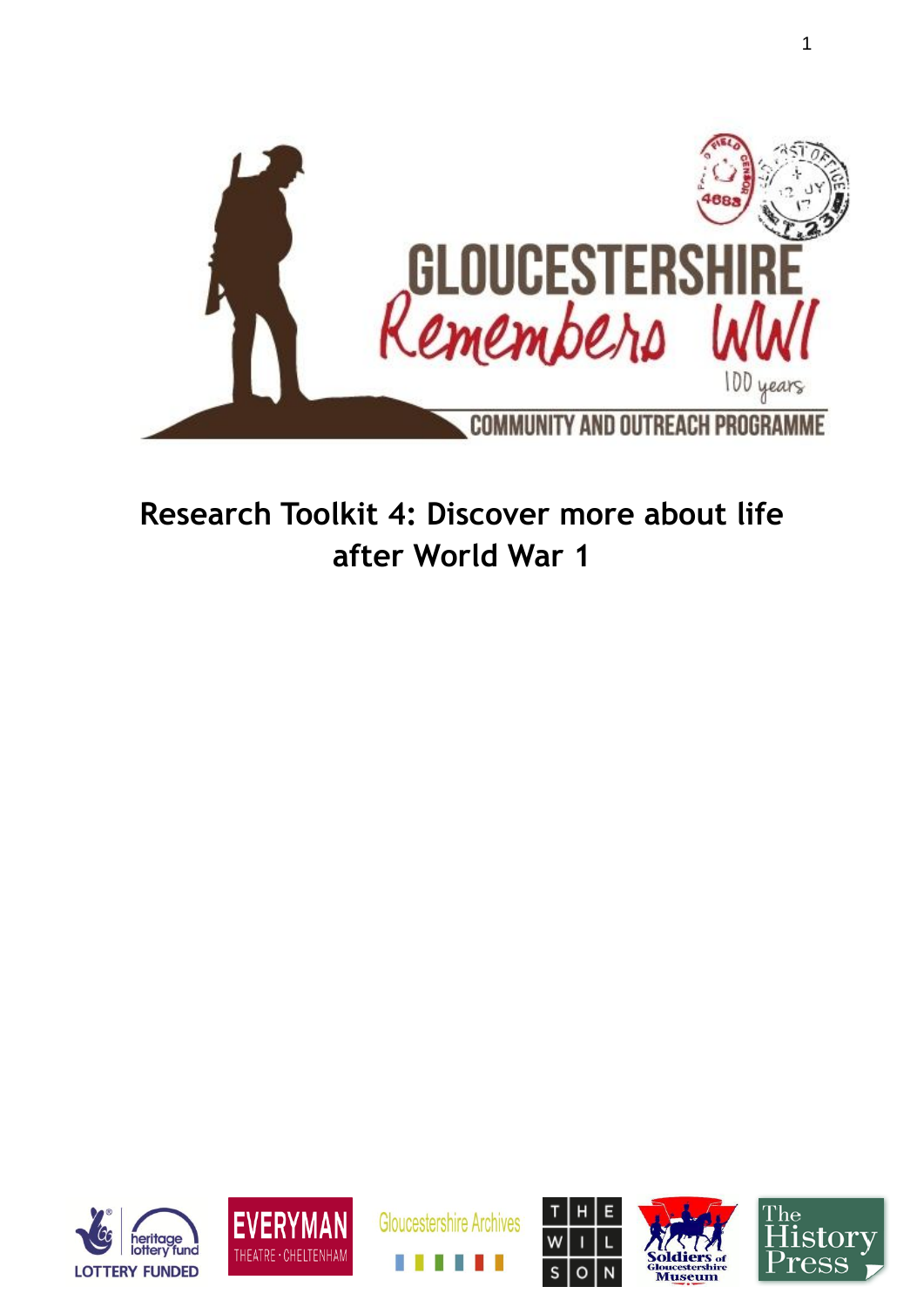# **Research Toolkit 4: Discover more about life after World War 1 (WW1)**

This Research Toolkit has been developed by Gloucestershire Archives [\(www.gloucestershire.gov.uk/archives\)](http://www.gloucestershire.gov.uk/archives). It will help you to find out about what life was life in Gloucestershire after WW1. It is organised into the following sections:

- 1) records detailing the activities of official bodies in the immediate aftermath of the war (**pages 4-7**)
- 2) records held at Gloucestershire Archives concerning WW1 war memorials (**page 7**)
- 3) records to help you research particular themes, including post-war politics and the push for equal enfranchisement of women, the role of women in society, children, rationing, and health and well being (**pages 7-14**)
- 4) other resources available to help further your research (**pages 14-17**)

Each section contains information on the sort of records you might need to look at, what you might find in them and how you can find these records. When searching any online catalogue it is worth trying variants on the term 'First World War' (such as 'Great War', 'WW1', 'WWI', or even simply 'War' because people creating documents during WW1 did not know there would be another global conflict).

Through this and other toolkits available to download at

[www.gloucestershire.gov.uk/archives/WW1/resources,](http://www.gloucestershire.gov.uk/archives/WW1/resources) the Gloucestershire Remembers WW1 Project [\(www.glosremembers.co.uk\)](http://www.glosremembers.co.uk/) is enabling people to learn more about soldiers from the county who served in WW1 and the impact that the war had on local areas throughout the county. If you or an organisation in your area are undertaking research or any other commemorative activities for WW1 please let us know. If you would like to develop your research into a larger project see the **Next Steps** section on **page 16**.

### **Share what you find**

The Gloucestershire Remembers WW1 Project is committed to sharing information commemorating any aspect of the impact of WW1 in the county. You can share what you've found with us by adding it directly to the Glos Remembers Facebook [\(www.facebook.com/GlosWWI\)](http://www.facebook.com/GlosWWI), Twitter page [\(https://twitter.com/GlosWWI\)](https://twitter.com/GlosWWI), or send it to us at [archives@gloucestershire.gov.uk](mailto:archives@gloucestershire.gov.uk) or Gloucestershire Archives, Clarence Row, Alvin Street, Gloucester, GL1 3DW.

#### **Preserve what you find**

As part of the Gloucestershire Remembers WW1 Project, Gloucestershire Archives would like to preserve original material and information about any aspect of WW1 and Gloucestershire as a legacy for future generations. Please contact [archives@gloucestershire.gov.uk](mailto:archives@gloucestershire.gov.uk) or write to Gloucestershire Archives, Clarence Row, Alvin Street, Gloucester, GL1 3DW if you have original documents concerning WW1 or research or research notes that you would like to donate to the archives.









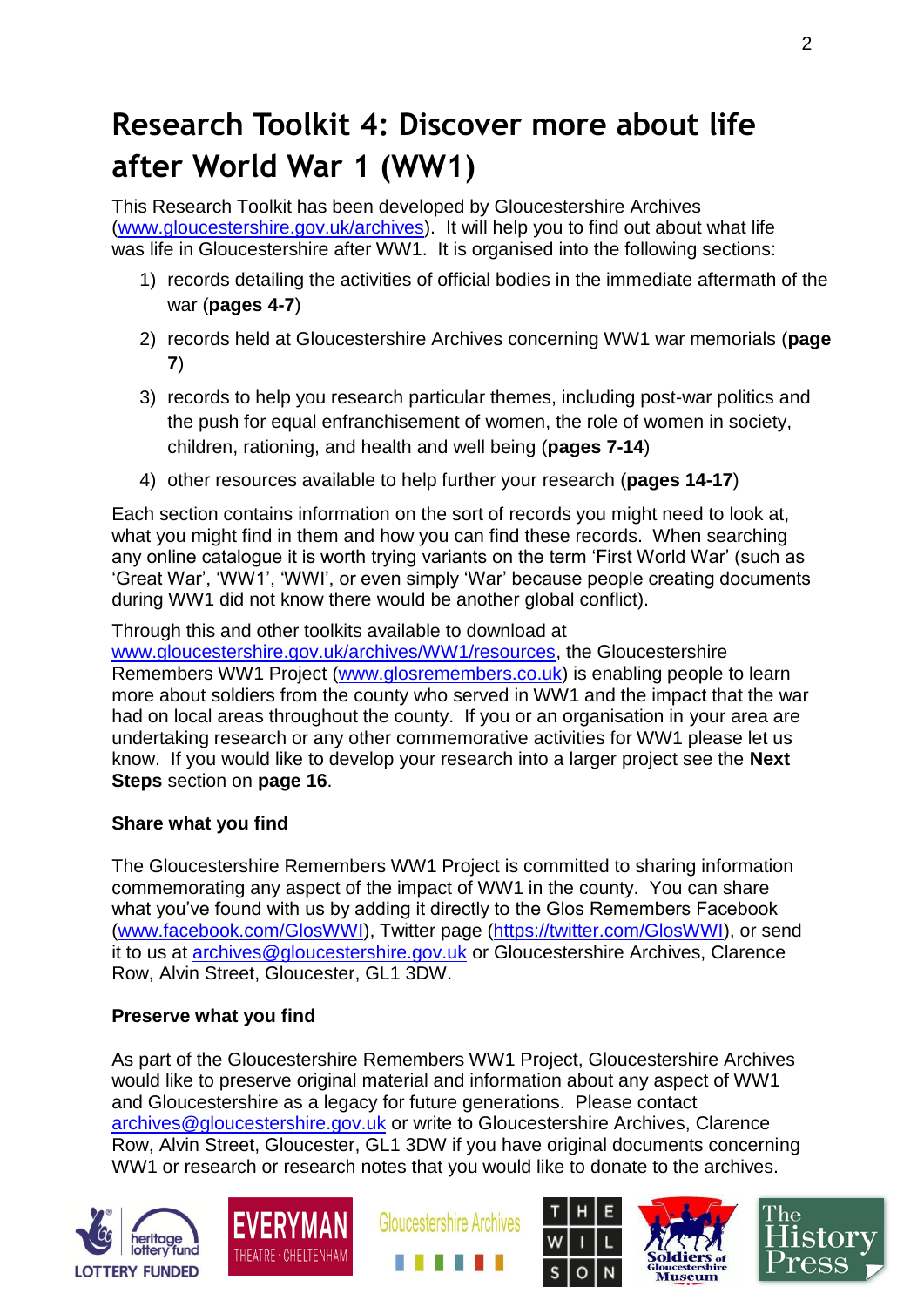## **How can I access the resources mentioned in this toolkit?**

Access to Gloucestershire Archives and the documents there is free but please note that there is a charge for using the onsite car park. Access to the Ancestry and Find My Past websites is also free at the [Gloucestershire Family History Society](http://gfhs.org.uk/the-family-history-centre/)  [Resource Centre,](http://gfhs.org.uk/the-family-history-centre/) although the same car parking charge applies.

Some of the original resources at Gloucestershire Archives have access restrictions for data protection reasons. It will usually be possible for you to see these items, but you may be asked to sign an agreement about sharing information from them.

The online resources listed are all available to view. Searches of the databases on the Ancestry [\(www.ancestry.co.uk\)](http://www.ancestry.co.uk/) and Find My Past [\(www.findmypast.co.uk\)](http://www.findmypast.co.uk/) are free, however if you access the websites from home you may be asked to pay a fee or set up a free trial with them in order to view their images of original records. However, if you access the Ancestry and Find My Past websites from Gloucestershire Archives or libraries around the county you will be able to view the images of original documents on them for free.

## **Background to life after WW1**

A total of 994,138 British people died during WW1 – 2.2% of the total population. Thousands more had been terribly injured. Servicemen returning from the Front found the country very different from that which they had left in 1914.

From being the world's dominant economy at the start of the war, Britain had incurred debts equivalent to 136% of its gross national product, largely to the United States. The rate of inflation more than doubled between 1914 and 1920, while the value of the pound sterling fell by 61.2%.

When the war ended, wartime industries, such as the munitions industry, shrunk and soldiers returned to unemployment, rationing, and poverty. Trying to re-incorporate demobilised troops into the civilian workforce gave rise to serious concerns in government circles. Aside from the sheer logistical problems involved in integrating returning soldiers into society, these soldiers were also seen as possible rallying points for labour unrest and Bolshevism.

This gave a real boost to the development of socialism and the power of the trade unions, paving the way for a wave of strikes in 1919. In the same year, some 2.4 million British workers were involved in strike action – over 300,000 more than in Germany, the country widely regarded as the likeliest home of the next Communist revolution. The level of unemployment reached 11.3% in 1921, which resulted in severe public spending cuts in 1922, and ultimately the General Strike in 1926.

This situation was not helped by the demobilisation scheme that was in force. It had been drawn up in 1917 by the war secretary Lord Derby. He proposed that the first men to be released from service should be those who held jobs in key branches of industry. However, these men were usually those who had been called up last and it resulted in men with the longest service records being the last to be demobilised. This resulted in a wave of minor mutinies and when Churchill became the new war secretary in January 1919, he immediately introduced a new and fairer











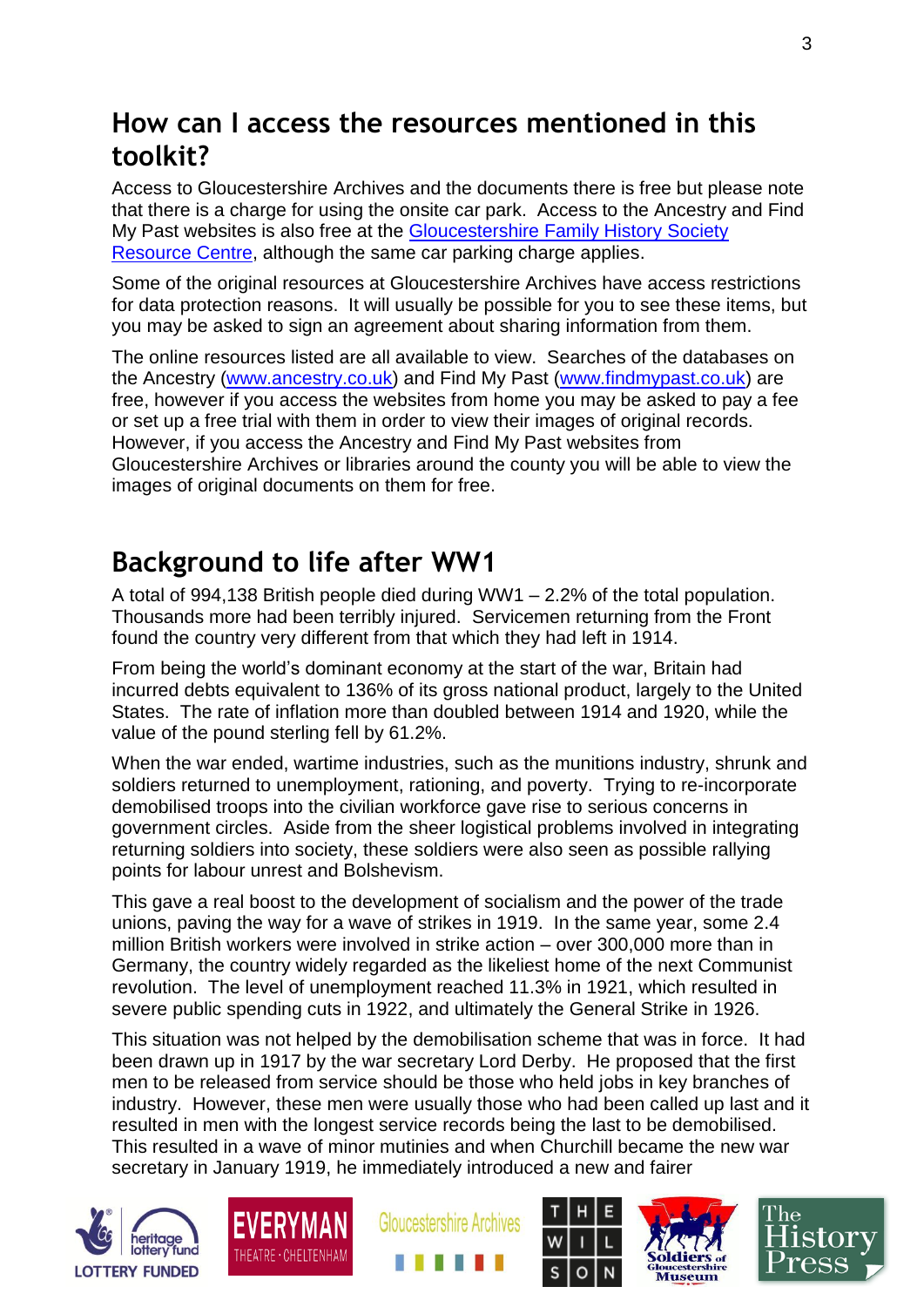demobilisation scheme based on age, length of service and the number of times a man had been wounded in battle.

There were other social changes as well. A high percentage of the casualties were amongst the landed classes, so the traditional class hierarchy gradually began to erode.

Women had been recruited to work in industry and agriculture during the war, but when the men returned they expected their jobs back. With the contraction of industry there were fewer jobs to go around, so after the war there were actually less women working than there had been before it. However, the important part that women had played during the war helped to pave the way for their partial inclusion in the electorate for the first time in 1918, and ultimately full inclusion from 1928.

Britain was also confronted with a rising tide of nationalist demands from Empire countries that had contribute to the war effort, in particular from Ireland where the nationalist movement was in full swing by war's end. This required the ongoing presence of British troops and ultimately the partition and the creation of the Irish nation.

## **1. Records of Official Bodies**

Like today, administration of any area within the county would have been the responsibility of the following:

- The County Council
- District or Borough Councils
- Parish or Town Councils
- The Petty Sessions (Magistrates') Court

The Quarter Sessions was still in existence, but most of its administrative duties had become the responsibility of the County or District Councils or Petty Sessions Courts. The Quarter Sessions did continue to share oversight of the County's Police force though (see **page 6**).

### **Gloucestershire County Council (GCC)**

GCC had overall responsibility for the delivery of the county's administration, with particular emphasis on ensuring the provision and quality of services such as education, health, highways and police. The Council also created an executive committee to oversee administration and direction of war relief funds.

### **How can I find GCC records?**

Proceedings of all general Council meetings and all meetings of sub-committees are minuted, and these minutes are held at Gloucestershire Archives. The minute book for meetings between 1917 and 1920 bears the reference [C/CC/M2/13.](http://ww3.gloucestershire.gov.uk/DServe/dserve.exe?dsqIni=DServeA.ini&dsqApp=Archive&dsqCmd=Show.tcl&dsqDb=Catalog&dsqPos=0&dsqSearch=%28AltRefNo%3D%27C%2FCC%2FM2%2F13%27%29) Subsequent minute books bear the next number in the sequence (i.e. C/CC/M2/14, etc). Separate committees usually had their own minute books, such as C/CX/M.











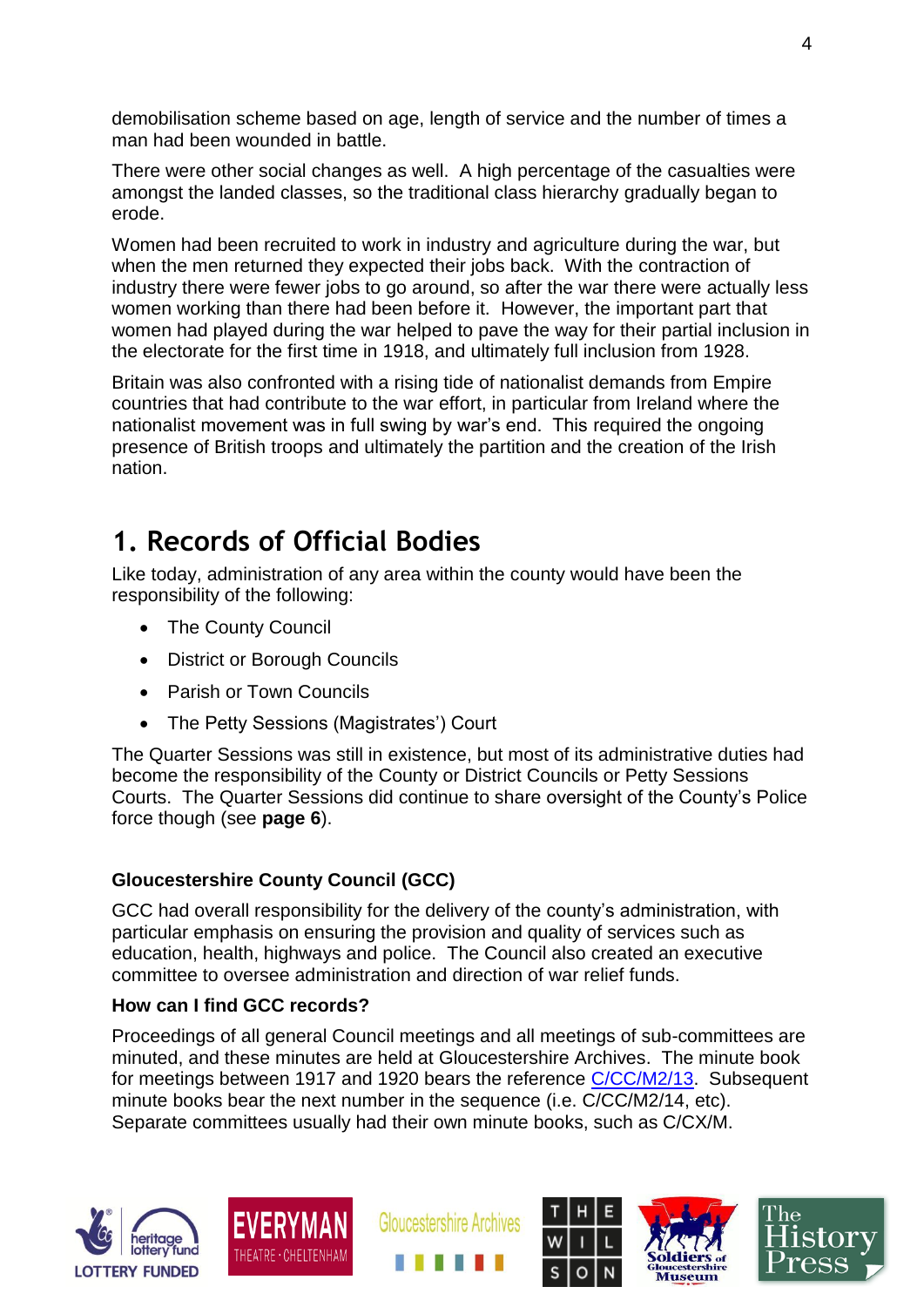#### **Borough Council records**

Gloucestershire Archives holds records for the boroughs of Gloucester, Cheltenham and Tewkesbury. Responsibilities within their specific areas (the city of Gloucester and towns of Cheltenham & Tewkesbury) included: the provision and quality of services such as cemeteries, education, engineering and surveying (public works), fire brigade, health, housing, rating and valuation, recreation, water supply, and borough property and contracts.

#### **How can I find Borough Council records?**

For Gloucester City Council, the 1918-19 minute book recording the Council's proceedings bears the reference GBR/B/3/53, with subsequent books bearing successive numbers (GBR/B/3/54, etc).

The 1918-19 minute book for Cheltenham Borough Council bears the reference CBR/C2/1/2/16, with subsequent books bearing successive numbers (CBR/C2/1/2/17, etc).

The location of the Tewkesbury Borough Council minute books for this period is not known.

#### **District Council records**

With the exception of Gloucester, Cheltenham and Tewkesbury, the administrative unit below GCC were the Urban or Rural District Councils. In 1918 there were 18 Urban and 24 Rural District Councils covering all of the historic County of Gloucestershire, including the area that now comprises South Gloucestershire. Their responsibilities included: cemeteries, fire brigade, health and hospitals, highways, housing, rating, sewers and sanitation, and water supply.

#### **How can I find District Council records?**

Records are held at Gloucestershire Archives, and each of the Councils should have their own set of minute books. In the listing of this material, each District Council has been given its own reference number beginning with DA. The sequence proceeds alphabetically. So, for instance, Awre Urban District Council has the number DA1. The minute books have the sub-number 100. Thus, to identify the minute books available for the immediate post-war years, you can search the Archives' online catalogue

[\(http://ww3.gloucestershire.gov.uk/DServe/DServe.exe?dsqApp=Archive&dsqDb=Ca](http://ww3.gloucestershire.gov.uk/DServe/DServe.exe?dsqApp=Archive&dsqDb=Catalog&dsqCmd=Index.tcl) [talog&dsqCmd=Index.tcl\)](http://ww3.gloucestershire.gov.uk/DServe/DServe.exe?dsqApp=Archive&dsqDb=Catalog&dsqCmd=Index.tcl) by choosing "Search the Archives only", entering DA1/100, DA2/100, etc, in the "FindingRef" field, and clicking search. A list of all the minute books for that Council will then be displayed, with their covering dates.

### **Parish Councils**

Records for most Parish Councils are held at Gloucestershire Archives, but a few may be retained by the Councils themselves. Each Council maintained minute books, and had local responsibility for: cemeteries, health, housing, lighting, recreation grounds and water supply. Many also commissioned or assumed responsibility of the upkeep of their communities' war memorial in the years after the war.











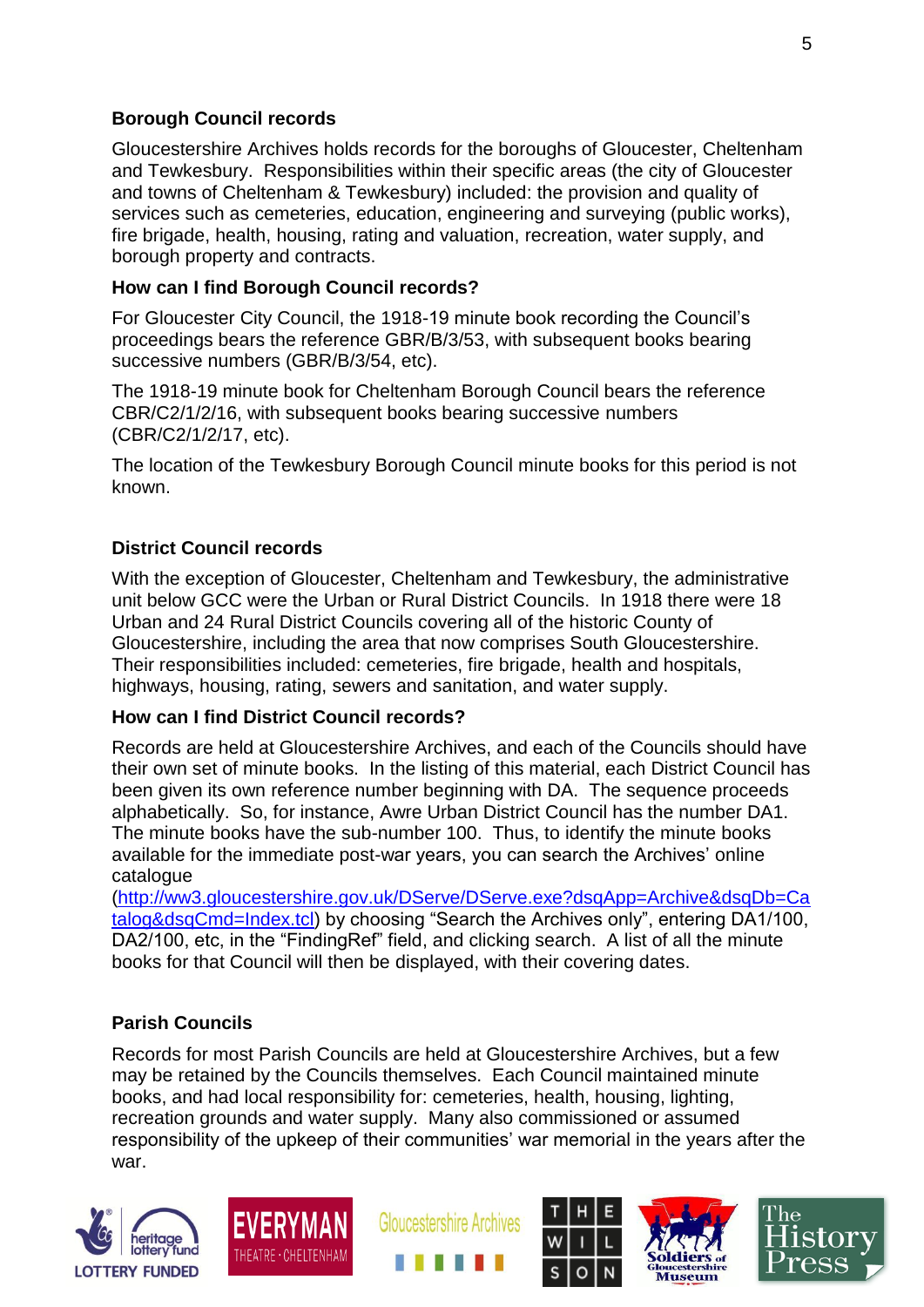#### **How can I find Parish Council records?**

Each Parish Council has its own running reference number, allocated alphabetically, and prefixed by a "P", and ending in an "a/PC". Hence, parish Council records for Abenhall bear the reference P1a/PC. The minute books bear the sub reference 1.

Thus, to identify the minute books available for the immediate post-War years, you can search the Archives' online catalogue

[\(http://ww3.gloucestershire.gov.uk/DServe/DServe.exe?dsqApp=Archive&dsqDb=Ca](http://ww3.gloucestershire.gov.uk/DServe/DServe.exe?dsqApp=Archive&dsqDb=Catalog&dsqCmd=Index.tcl) [talog&dsqCmd=Index.tcl\)](http://ww3.gloucestershire.gov.uk/DServe/DServe.exe?dsqApp=Archive&dsqDb=Catalog&dsqCmd=Index.tcl) by choosing "Search the Archives only", entering P1a/PC1, P2a/PC1, etc, in the "FindingRef" field, and clicking search. A list of all the minute books for that Council will then be displayed, with their covering dates.

### **Quarter Sessions/Police records**

By 1918 the Quarter Sessions had lost most of its administrative functions, although it still shared a responsibility to ensure the provision of a County police force with GCC, which the Quarter Sessions largely administered.

### **How can I find Quarter Sessions/Police records?**

Police records held at the Archives are listed under the reference Q/Y, with relevant subsections as follows:

- 1) Personnel
- 2) Administration
- 4) Criminal police duties
- 5) Civil police duties

Thus, to identify what personnel records may be available for the post-1918 period on the online catalogue, in "Search the Archives only" you should enter Q/Y/1 in the "FindingRef" field, and click "Search". A list of all the personnel records will then be displayed, with their covering dates. To find Administrative Records enter Q/Y/2. To find Criminal police duties enter Q/Y/4. To find Civil police duties enter Q/Y/5.

Please note that police records less than 100 years old will generally be closed to public inspection without the written permission of the Chief Constable of Gloucestershire Constabulary. Also, only a limited amount of police material from the immediate post-war period has ever been deposited at Gloucestershire Archives.

### **The National Registration Act 1915**

The National Registration Act legislation required a register of every adult in the country between the ages of 15 and 65 to be created. It was administered by the Registrar General acting under the direction of the Local Government Board, while the local authorities (metropolitan and municipal boroughs and all urban and rural districts) were the local registration authorities. It remained in force for 1919 only.

The National Register information is mostly held at the National Archives in London, but some records were retained locally, although they are somewhat piecemeal in nature – such as isolated movement registers (indicating the movement of workers in and out of local areas) and enumerators' books. The only relevant documents held











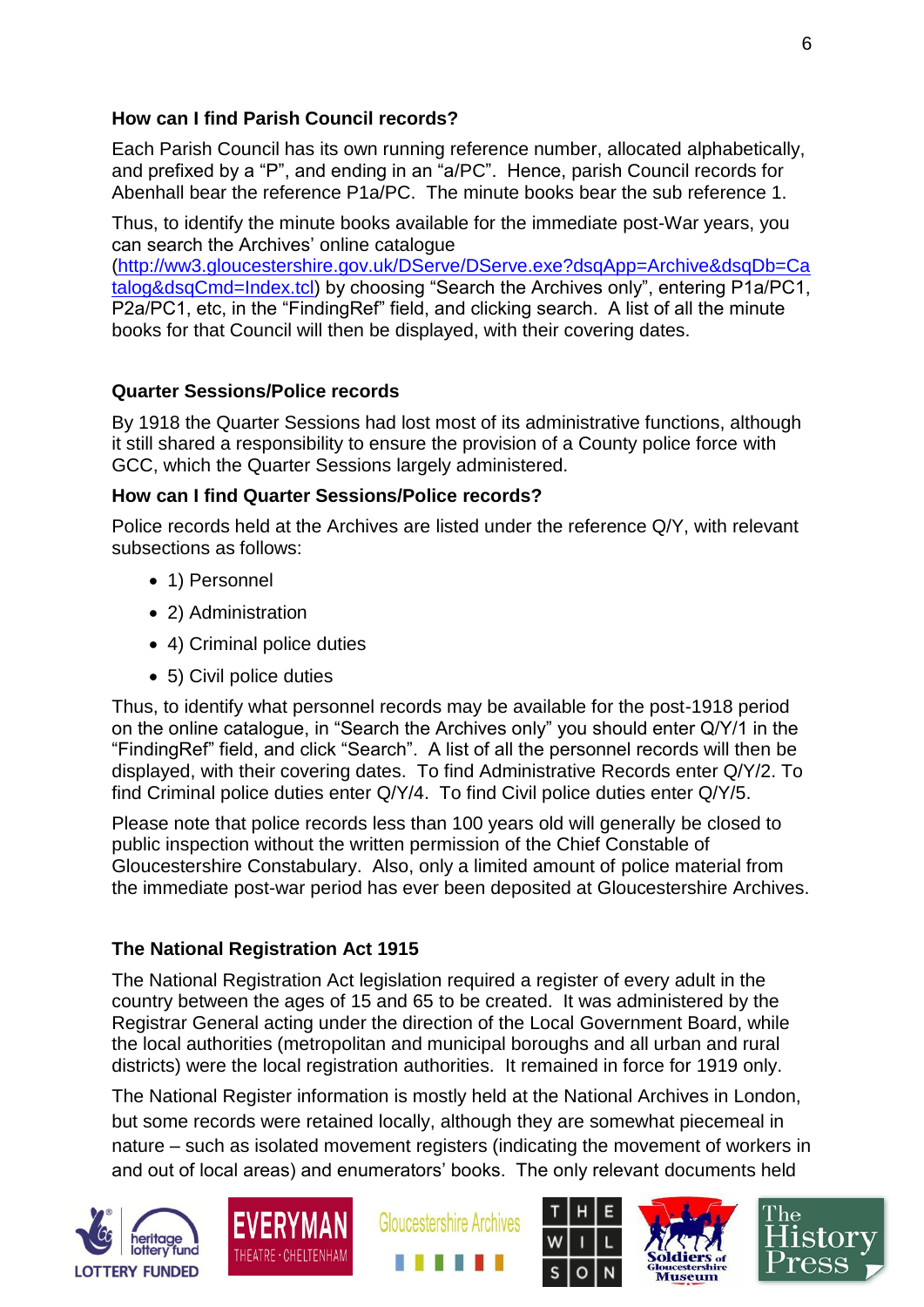at Gloucestershire Archives for the 1919 registration are a Dursley Rural District Council Register of arrivals, 1915-19 (reference number: DA26/226/1) and National registration cards (reference number: D4175/3).

# **2. Records concerning the county's war memorials**

The County Council set up a temporary War Memorial Committee in 1919. Relevant documents are held at Gloucestershire Archives (reference number: C/TC/10).

Cheltenham Borough Council also formed a War Memorial Committee in 1919 the records for which are held at Gloucestershire Archives too (reference number: [CBR/C2/3/9/2\)](http://ww3.gloucestershire.gov.uk/DServe/dserve.exe?dsqIni=DServeA.ini&dsqApp=Archive&dsqCmd=Show.tcl&dsqDb=Catalog&dsqPos=1&dsqSearch=%28AltRefNo%3D%27cbr%2Fc2%2F3%2F9%27%29).

A downloadable PDF document titled **"Documents concerning War Memorials held at Gloucestershire Archives"** giving details and reference numbers of all the documents concerning war memorials in the immediate post-WW1 period can be found here: [http://www.gloucestershire.gov.uk/archives/WW1/resources.](http://www.gloucestershire.gov.uk/archives/WW1/resources)

# **3. Records to help you research particular themes**

## **Post-war politics**

The period following WW1 was a watershed period in British politics. Increased interest in socialism and trade unionism were given strong impetus by the conditions encountered by soldiers returning from the war. This also led to an upsurge in interest in the Labour Party. This was at the expense of the Liberal Party whose support was in rapid decline.

Collections held at Gloucestershire Archives of particular interest for this period are:

| <b>Finding Ref</b> | <b>Description</b>                                                                                                                                  |
|--------------------|-----------------------------------------------------------------------------------------------------------------------------------------------------|
| <b>C/CX/M2/2</b>   | GCC Miscellaneous Committees: Motor Car, 1914; War Relief<br>Executive, 1914-21; War Relief Unemployment and Distress sub-<br>committee, 1914-16    |
| D6/X6/10           | Magistrate's involvement in railway strike, 1919                                                                                                    |
| D2999/1            | Minute book of National Union of Journalists, Gloucestershire<br>branch, 1908 - 20                                                                  |
| D3128              | Records of the Gloucester Labour Party; and the Gloucester<br>Branch of the National Union of Railwaymen Women's Guild,<br>$1905 - 1980s$           |
| D3983              | Records of the Graphical, Paper & Media Union and predecessor<br>organisations: Gloucester and local branches,                                      |
| D <sub>5277</sub>  | Local Employment Committee records, including news cuttings<br>on trade union issues in the Gloucester, Stroud & Forest of Dean<br>areas, post 1917 |
| D6035/3/10         | Programmes of Fabian Society lectures, 1921-1924; socialist<br>and labour hymns printed by the Independent Labour Party, n.d.                       |
|                    | Gloucestershire Archives                                                                                                                            |



CVCKYMAN THEATRE · CHELTENHAM

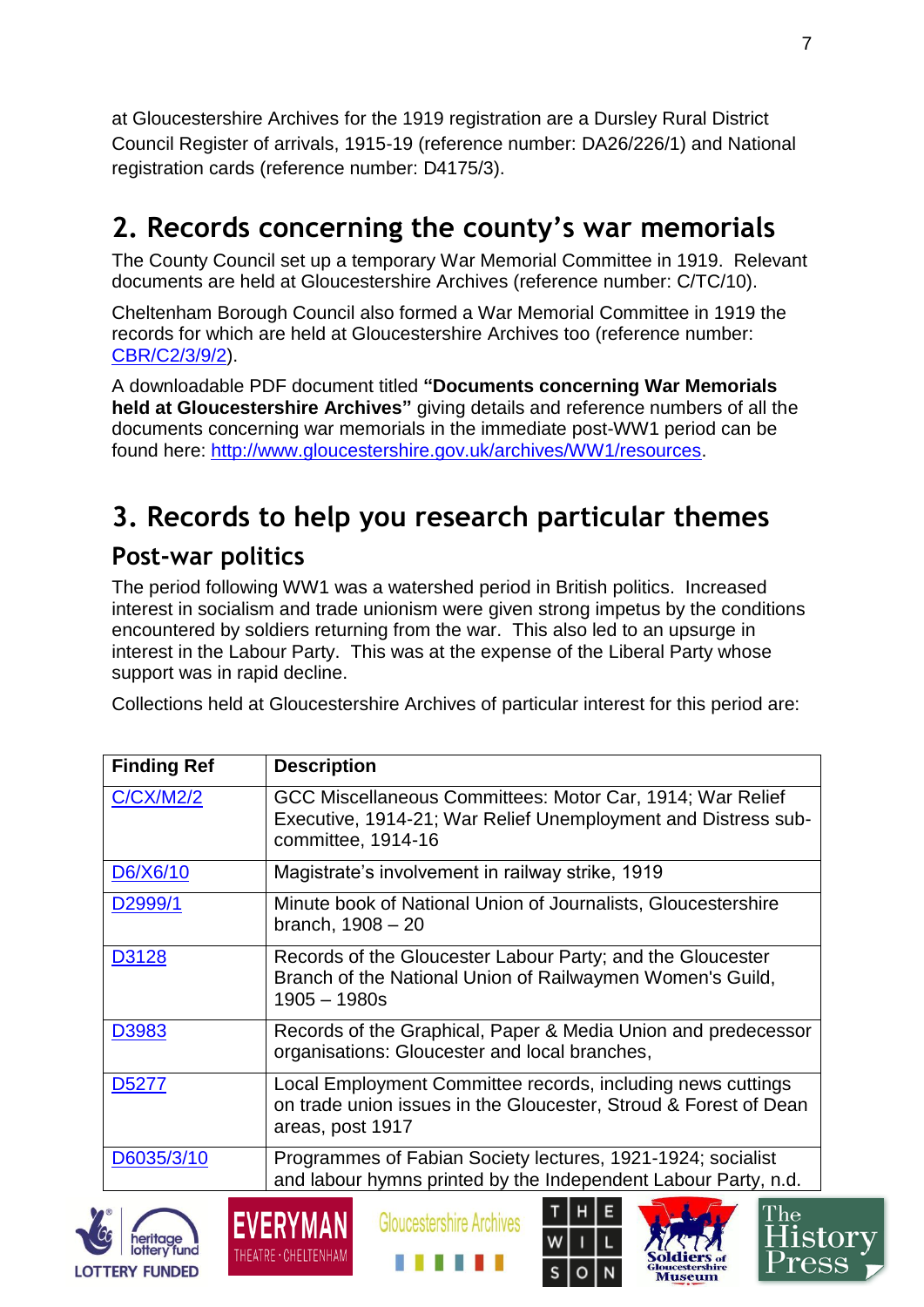|              | [The Fabian Society was founded in 1884 as a Socialist debating<br>group supported by the voluntary subscriptions of its members.<br>The Fabian Society archive is held at the British Library of<br><b>Political and Economic Science]</b> |
|--------------|---------------------------------------------------------------------------------------------------------------------------------------------------------------------------------------------------------------------------------------------|
| D6059/2      | Minute book of Gloucester branch (no. 65) of United<br>Patternmakers Association, 1919 - 32                                                                                                                                                 |
| D6666/3/4    | Material on local Liberal politics, 1911-1953                                                                                                                                                                                               |
| D8687/1/1    | Annual, general & committee meetings of the National Union of<br>Teachers: North Gloucestershire Association, 1917 - 29                                                                                                                     |
| D9008        | Minutes of Gloucester Labour Club and Institute, later Barton<br>Street Working Men's Club, and its committees 1912-1996.<br>There are many references to Gloucester labour unions                                                          |
| Q/Y/2/2      | Gloucestershire Constabulary general and weekly orders                                                                                                                                                                                      |
| GAL/G5/39582 | Policing Cheltenham in the 1920s, an appreciation of Police<br>sergeant John Hughes by his son, IV Hughes, in Charlton Kings<br>Local History Bulletin, no.5, Spring 1981                                                                   |

## **The role of women in society**

**EVERYMA** 

THEATRE · CHELTENHAI

During the war the contraction of the available workforce meant that women eventually replaced men in many jobs in industry and agriculture. However, when the war ended, the returning soldiers, combined with reduced industrial production caused by the lessening demand for munitions, and the country's economic situation meant that there were fewer jobs available for women than there had been even before the war.

Women quite rightly felt that they had more than proved their worth during the war and the extension of the electorate (meaning that women aged over 30 who met certain property qualifications received the right to vote in 1918) was viewed as only partial recognition of this. Thus the immediate post-war period became a watershed in the fight to achieve full electoral equality with men. It paved the way for the extension of the right to vote to all women over 21 under the Representation of the People Act in 1928.

Anyone interested in investigating this theme in detail would be advised to consult the archives held in the Women's Library held at the London School of Economics [\(http://www.lse.ac.uk/library/collections/featuredCollections/womensLibraryLSE.asp\)](http://www.lse.ac.uk/library/collections/featuredCollections/womensLibraryLSE.asp).

Gloucestershire Archives holds a number of relevant collections, including:

| <b>Finding Ref</b> | <b>Description</b>                                                        |
|--------------------|---------------------------------------------------------------------------|
| D2659/24           | Diaries of Emily Blathwayt, supporter of the Women's Suffrage<br>movement |
| D2659/27           | Diaries of Mary Blathwayt, supporter of the Women's Suffrage<br>movement  |
| D4595              | Records of the National Council of Women: Cheltenham branch               |









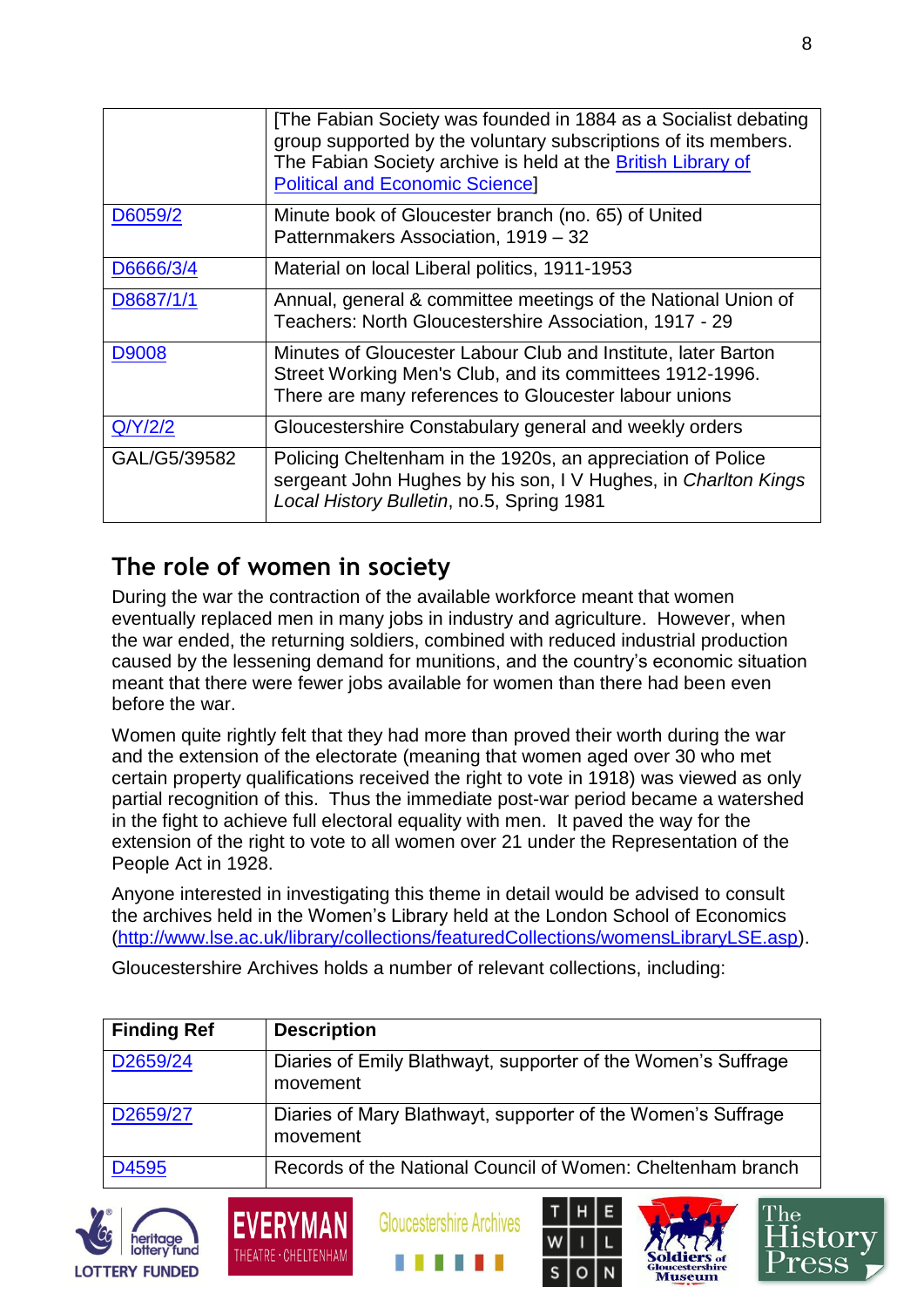| D5277/2      | Records of the Women's Sub-Committee of the Gloucester &<br>District Local Employment Committee, 1918 - 27                                                                                                                                                   |
|--------------|--------------------------------------------------------------------------------------------------------------------------------------------------------------------------------------------------------------------------------------------------------------|
| D8004        | Records of various friendly societies for women, around Stroud &<br>Gloucester                                                                                                                                                                               |
| D8497        | Interviews, transcripts and programmes made by BBC Radio<br>Gloucestershire for the BBC's millennium oral history project,<br>The Century Speaks, reflecting, amongst other themes, the<br>changing lives and roles of women in the 20 <sup>th</sup> Century |
| GDR/A17/12/2 | Diocesan Board of Women's work minutes, 1922 - 57                                                                                                                                                                                                            |

## **Children**

The war had a devastating effect on many families, with many fathers not surviving its end. Organisations like Barnardo's

[\(http://www.barnardos.org.uk/what\\_we\\_do/who\\_we\\_are/history.htm\)](http://www.barnardos.org.uk/what_we_do/who_we_are/history.htm) proved key in providing support for families that could not cope. However, in many cases, the first on hand were the local Boards of Guardians, who could provide financial relief or take a family into the workhouse (see **Health & well being** on **pages 10-11**).

| <b>Finding Ref</b>                | <b>Description</b>                                                                                                                                                                                                         |
|-----------------------------------|----------------------------------------------------------------------------------------------------------------------------------------------------------------------------------------------------------------------------|
| D <sub>2429</sub>                 | Records of the Gloucestershire Federation of Child Health Clinics,<br>post 1915                                                                                                                                            |
| D6633/1/1                         | Diaries of Geoffrey Warren Fisher of Stroud, 1919 – 87 (Geoffrey<br>was 13 in 1919)                                                                                                                                        |
| D8497                             | Interviews, transcripts and programmes made by BBC Radio<br>Gloucestershire for the BBC's millennium oral history project, The<br>Century Speaks, reflecting, amongst other themes, contributors'<br>memories of childhood |
| <b>GBR/L/6/23/B</b><br><u>691</u> | Gloucester town Clerk's miscellaneous child welfare file, 1921 – 23                                                                                                                                                        |
| P78/1/SP2/1                       | Minutes of an aftercare committee visiting children in Cheltenham,<br>$1915 - 20$                                                                                                                                          |
| PC1449                            | Childhood reminiscences of Mrs Rose Gardiner of Upton St<br>Leonards, 1920s                                                                                                                                                |
| G                                 | Additional information on these records can be found in<br>Gloucestershire Archives' Boards of Guardians' research guide:<br>http://www.gloucestershire.gov.uk/archives/CHttpHandler.ashx?id=<br>$582348p=0$               |

Examples of relevant resources held at Gloucestershire Archives include:





**Gloucestershire Archives** 





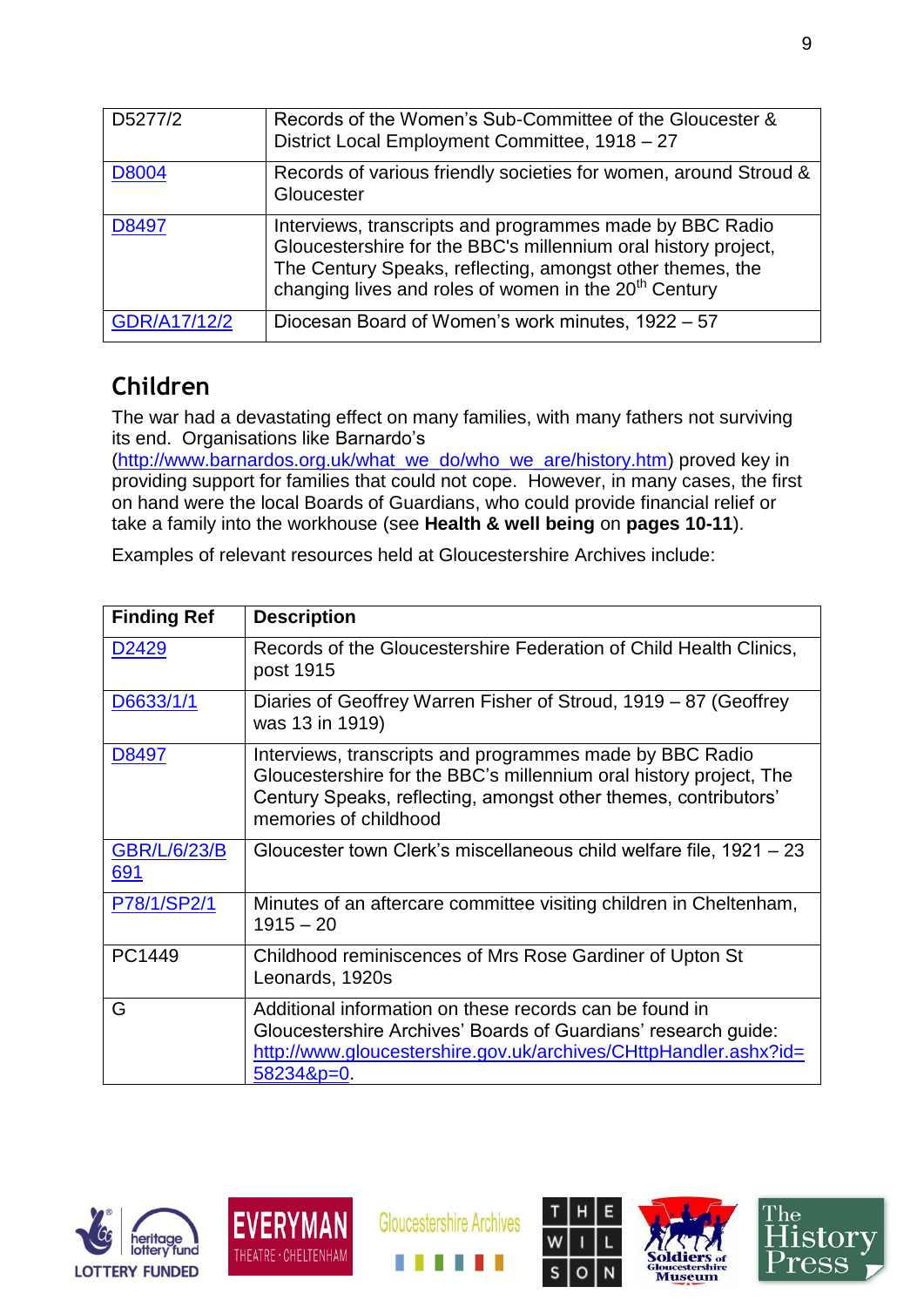## **Rationing**

Food remained scarce after the end of the war, so rationing was continued. Meat was rationed until 15 December 1919, butter until 30 May 1920, and sugar until 29 November 1920. The milling of flour continued to be regulated until 31 March 1921.

While rationing remained in force, the Food Control Committees, which had been established in early 1918 through local Councils, continued to regulate the enforcement of rationing. Although few records of the Committees appear to have survived locally, a minute book for the Newent Rural District Council Food Control Committee is held at Gloucestershire Archives, and the minutes include those for the year 1919 (reference number:  $D A 30/118$ ). Enforcement of food control orders is also noted in the County Council minute book covering the years 1917–20 (reference number: [C/CC/M2/13\)](http://ww3.gloucestershire.gov.uk/DServe/dserve.exe?dsqIni=DServeA.ini&dsqApp=Archive&dsqCmd=Show.tcl&dsqDb=Catalog&dsqPos=0&dsqSearch=%28AltRefNo%3D%27c%2Fcc%2Fm2%2F13%27%29).

## **Health and well being**

### **Voluntary Aid Detachment (VAD) Hospitals**

Within a few months of the war ending, approximately 30 VAD (Voluntary Aid Detachment) hospitals that had been set up by the Red Cross to care for wounded soldiers were all closed down. Only one set of records from the VAD hospitals in Gloucestershire is known to survive. These records are of the Leckhampton VAD Hospital (Glos. 42). They mostly comprise photographs of patients taken by fellow patients and also by nurses. The records can be found at Gloucestershire Archives under the collection reference **D10203 (Leckhampton Court Red Cross Hospital)**.

Although little documentation survives about most of these hospitals (or the soldiers convalescing in them) some information about Gloucestershire's hospitals can be found here: [http://www.angelfire.com/az/garethknight/redcross/glosva.html.](http://www.angelfire.com/az/garethknight/redcross/glosva.html)

You can also find slightly more detail about the eight VAD hospitals in Cheltenham here: [http://www.remembering.org.uk/vad\\_hospitals.htm](http://www.remembering.org.uk/vad_hospitals.htm) .

### **Asylum records**

As a result of their experiences in the war, many soldiers were admitted to either the County or City asylums when they returned home. The County asylums at Horton Road and Coney Hill in Gloucester were public establishments, unlike the City asylum at Barnwood House, which was a privately run asylum.

A wide range of records covering both patients at and administration of all three asylums are deposited at Gloucestershire Archives. However, for data protection reasons, records of the patients are closed to public access for 100 calendar years. To obtain information about ancestors while in the asylum you should contact Kathy Humphries at Gloucestershire Hospitals NHS Foundation Trust, Trust Headquarters, 1 College Lawn, Cheltenham, Gloucestershire, GL53 7AG.











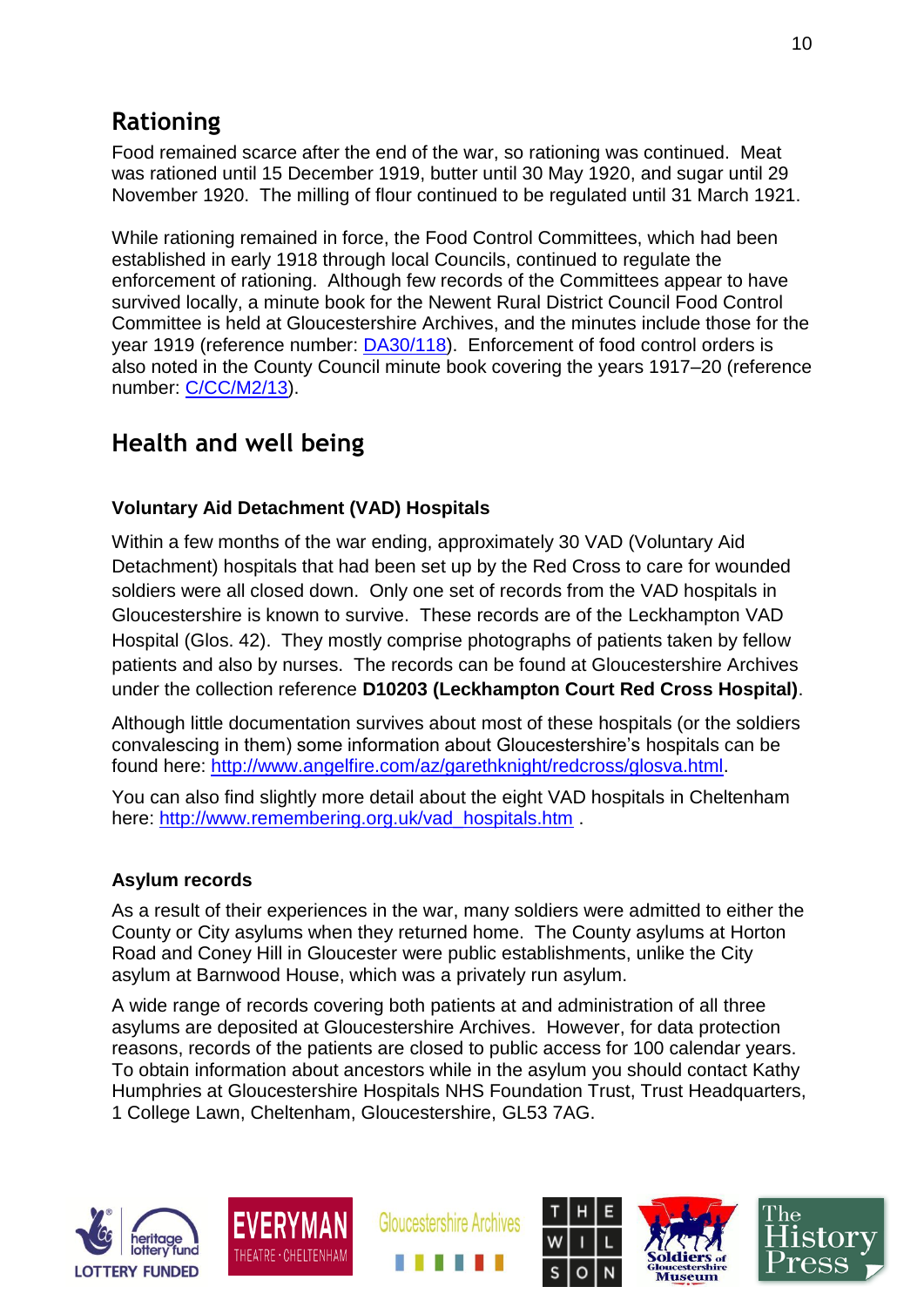### **Board of Guardians' Records**

Poverty and unemployment were features of the post-war scene for many people. The Boards of Guardians played a role in easing the effects of them. The Guardians were active until 1930 when the Poor Law Unions were abolished. A full range of minute books are available at Gloucestershire Archives for most of the unions in this County. You can find a list of the surviving records of the unions by searching for the term "Poor Law Union" in Gloucestershire Archives' online catalogue here:

[http://ww3.gloucestershire.gov.uk/DServe/DServe.exe?dsqIni=DServeA.ini&dsqApp](http://ww3.gloucestershire.gov.uk/DServe/DServe.exe?dsqIni=DServeA.ini&dsqApp=Archive&dsqDb=Catalog&dsqCmd=Search.tcl) [=Archive&dsqDb=Catalog&dsqCmd=Search.tcl](http://ww3.gloucestershire.gov.uk/DServe/DServe.exe?dsqIni=DServeA.ini&dsqApp=Archive&dsqDb=Catalog&dsqCmd=Search.tcl)

Very few admission and discharge registers survive for the County's workhouses, which were administered by the Boards of Guardians. An admission and discharge book is held for Tewkesbury workhouse covering the years 1916-23 (G/TEW/60/1) and a similar book is held for the Cheltenham workhouse for the years 1918-22 (G/CH/60/27). There is also an admission and discharge book for the children's home attached to the Cheltenham workhouse covering the years 1918-22 (G/CH/126/2).

The minute books for individual Boards of Guardian may provide information about inmates entering the workhouse for particularly unusual or notable reasons and may also reflect the feelings of the Guardians towards any effect that the end of the war may have had on admissions. Although the minutes were written chronologically they are still awkward to search because there are no indexes to them. For Gloucester Union, the year books (which include the clerk's annual reports) are held for the years 1906-30 (G/GL/4/2). These may also provide evidence of the effect of the war.

A few records of the Comrades of the Great War (a non-political association that was formed in 1917 to represent the rights of ex-servicemen and women who had fought during the War) are held at Gloucestershire Archives. The Comrades amalgamated with other ex-service associations in May 1921 to form the British Legion. The records available are as follows:

| <b>Finding Ref</b> | <b>Description</b>                                                                     |
|--------------------|----------------------------------------------------------------------------------------|
| RR229.73           | Printed material relating to the Comrades of the Great War<br>(Gloucestershire branch) |
| D10820/A1-2/z      | Report and balance sheet of the Cirencester branch, 1919                               |

### **Industry**

Despite being a mostly rural country, Gloucestershire had a large industrial base and engineering was the county's second largest industry in terms of workforce, volume of output and value (next to agriculture). Heavy industry and engineering was well represented with large firms such as Fielding & Platt Ltd, Gloucester Railway Carriage & Wagon Co., R. A. Lister & Co. Ltd, H. H. Martyn & Co. Ltd, Kell & Co Ltd, William Sisson and Co. Ltd and Wm. Gardner & Sons (Gloucester) Ltd to name a few. There were also many smaller firms, producing items like cloth, elastic, walking sticks, pins (a traditional local product), hair-pins, safety-pins, hooks and eyes and wire. There were also a number of large flour mills, such as J. Reynolds & Co. Ltd,











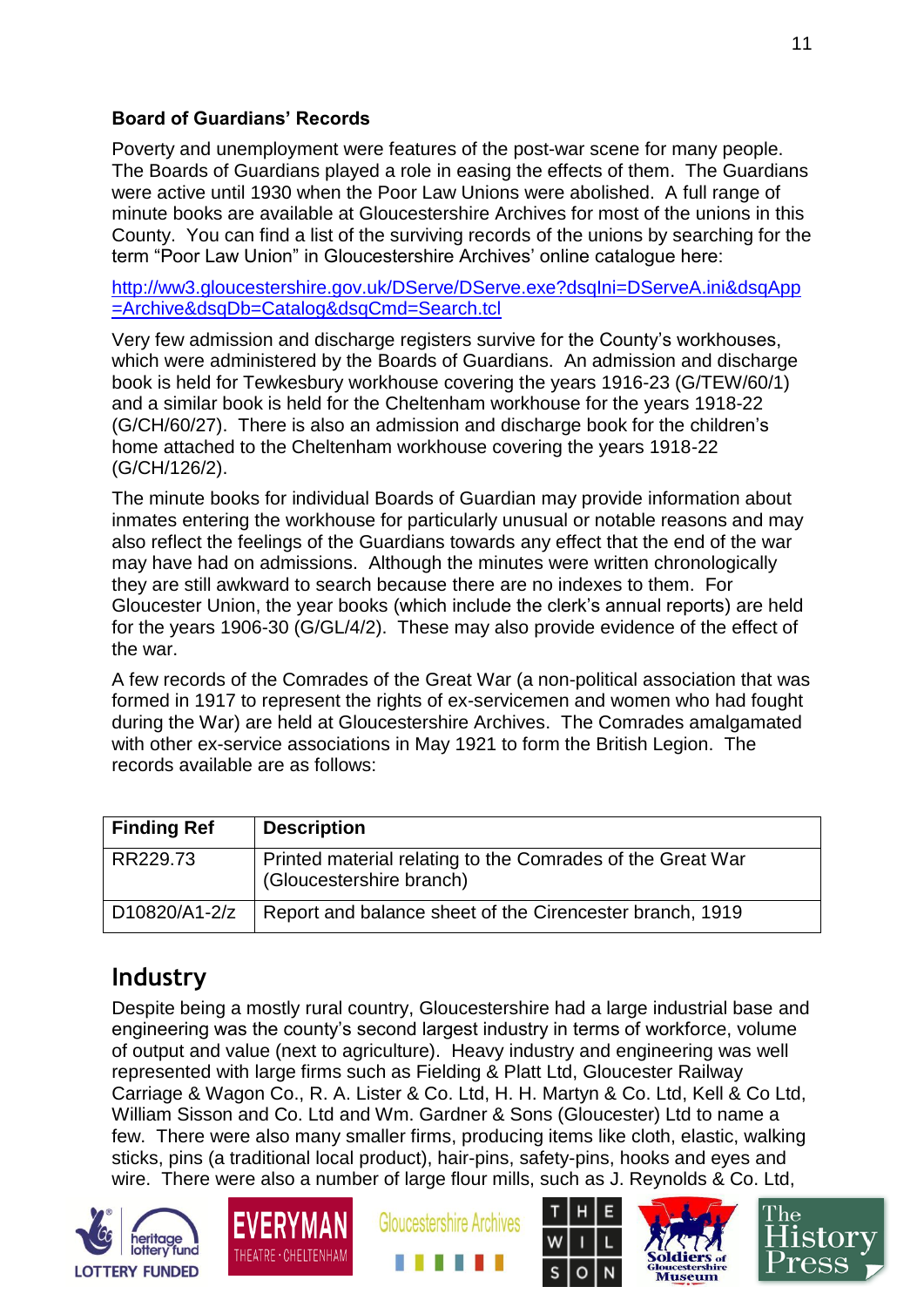that were sited to take advantage of the county's excellent transportation links (especially with regard to the canals and rivers) and the Severn.

Gloucester itself suffered significantly from the war as the city had a large foreign trade links (especially importing timber from Europe) which fell away to almost nothing and did not recover to its pre-war level until the 1930s. The city remained important as a centre for water, rail, and road transport and as a gateway to the Midlands, but grain and oil-seed imports were increasingly destined only for local industry rather than national or regional markets. Several warehouses were abandoned or put to other uses. Attempts to boost the city's industry during the post-war slump were generally unsuccessful with the most notable casualty being the Standard Match Co. Ltd's new match factory at Hempstead, which opened in 1920 but closed in 1923. More successful was a factory built at Llanthony in 1919 for the manufacture of incubators and poultry houses which was still in business in the 1930s.

One wartime concern that was to flourish was The Gloster Aircraft Company, which had been formed in 1917 as the Gloucestershire Aircraft Company. This acquired the wartime aircraft business previously carried out by H. H. Martyn and the Aircraft Manufacturing Company. Despite a curtailment in orders at the end of the war, aviation escaped the worst of the post-war slump and then recovered as rearmament began in the 1930s.

Another county success story was plastics. In 1912, casein plastic began to be made under the trade name 'Erinoid' at Lightpill Mills in Stroud and it proved immensely popular, not least for buttons for military uniforms. Upon war's end, it was able to maintain its position as it offered manufacturers many new applications and provided a cheap substitute for many expensive materials (such as ivory, amber, horn, tortoiseshell, coral, ebony and bone).

The best way to research this aspect of post-war life is to look for business records by name or by subject. Many business records are financial in nature, but they frequently contain minute books which may contain references to employees. A few companies also retained staff records which again may hold information.

There is also a wealth of published material on local industry, such as company histories and material in local history journals. The latter are published by individual local history societies and often contain articles on local firms researched by society members. The journal of the county-wide Gloucestershire Society for Industrial Archaeology [\(www.gsia.org.uk/reprints\)](http://www.gsia.org.uk/reprints) is another key resource for all aspects of local industry. The journals of most local societies (including the GSIA) can be found at Gloucestershire Archives and various Library Local Studies Centres. For information on journal articles related to Gloucestershire and WW1, download the document **Books and journal articles on Gloucestershire and WW1** from [www.gloucestershire.gov.uk/archives/WW1/resources.](http://www.gloucestershire.gov.uk/archives/WW1/resources)

Newspapers (see **page 15**) are also another invaluable source for businesses, in terms of advertising, news and even social events.

Example Gloucestershire Archives reference numbers include:











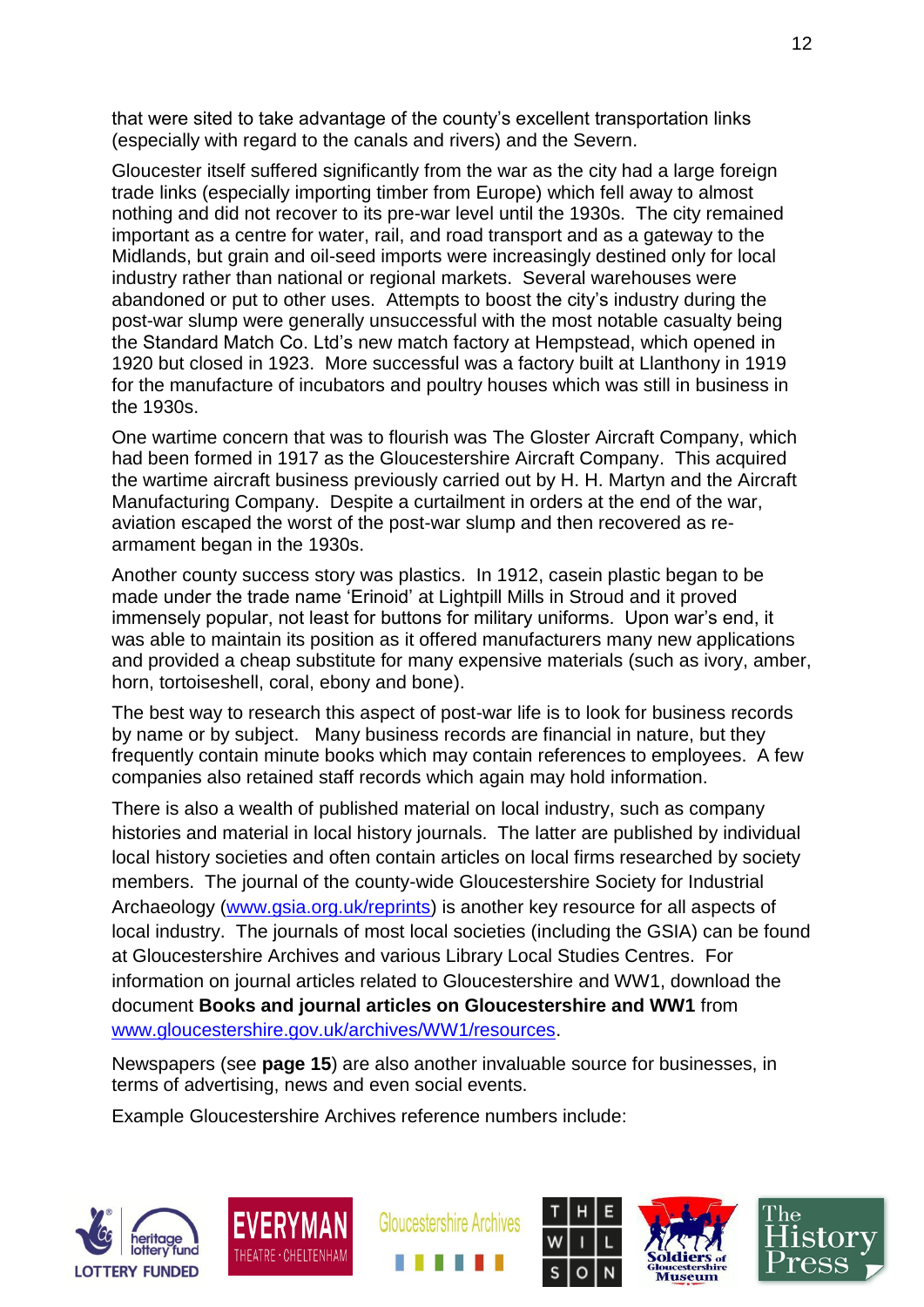| <b>Finding Ref</b> | <b>Description</b>                                                                                                            |
|--------------------|-------------------------------------------------------------------------------------------------------------------------------|
| D4014/4            | 'Gloucestershire; the story of successful endeavour in the task of<br>reconstruction', Chance & Bland Ltd., Gloucester, 1920  |
| D4251              | Papers relating to Erinoid Ltd (earlier Syrolit Ltd) of Rodborough,<br>plastics and artificial fibre manufacturers, 1911-1947 |
| D <sub>5355</sub>  | Priday, Metford and Co of Gloucester, flour millers, 1886-1982                                                                |
| D4791              | Gloucester Railway Carriage and Wagon Company, engineers,                                                                     |
| D3310              | R A Lister and Co of Dursley, engineers, 1867-1971                                                                            |
| D4331              | Critchley Bros Ltd of Brimscombe, pin manufacturers & engineers,<br>1883-2000                                                 |
| D5922              | H H Martyn and Co Ltd of Cheltenham, sculptors, woodcarvers<br>and architectural decorators, c.1900-2003                      |
| D7338              | Fielding and Platt Ltd.                                                                                                       |

## **Agriculture**

Being a largely rural country, this was a key industry in Gloucestershire and was seriously affected by the war. The main issues were the sudden reduction in manpower, followed by the interventions of the County War Agricultural Committees, especially after they were given executive powers. The creation of these executive committees meant that, for the first time, the government could officially intervene in the lives and workings of everyday farmers. Not only could they impose new rules and regulations but they could also dictate how their farms were to be managed, how they were run, and what crops should be grown and how much produce should be created. This was often strongly resented by many farmers who felt that such committees didn't take into consideration local knowledge (especially with regards to the suitability of land for growing various crops).

The War Agriculture Executive Committee and the various sub-committees created a wealth of archive material relating to Gloucestershire agriculture including detailed information about equipment and manpower, surveys of farmland, use of women workers, children, and prisoners of war (POWs). They also include useful statistical information about machinery and horses, which can provide an understanding of the logistical problems they faced when trying to increase food production. They also provide an insight into the immediate post-war period with details of training schemes for would-be farmers, including disabled ex-servicemen.

There is a wealth of information about post-war agriculture in Gloucestershire Archives, including references in various business records (such as estate and farm records), personal diaries and correspondence. Newspapers (see **page 15**) are also another invaluable source of information, especially in terms of advertising, news, government policy, animal and crop prices and even social events.











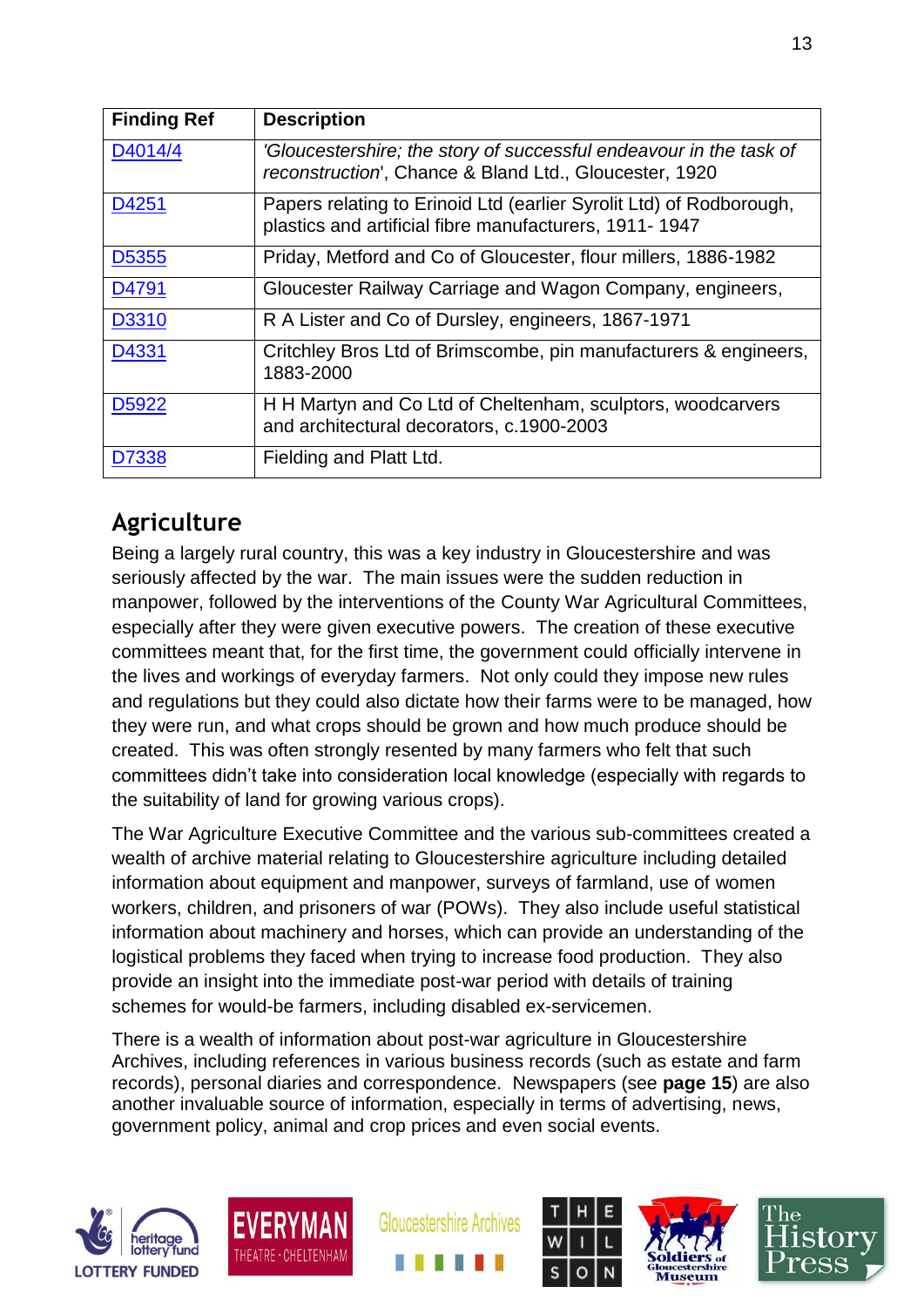| <b>Finding Ref</b>        | <b>Description</b>                                                                                                                                                                                                                          |
|---------------------------|---------------------------------------------------------------------------------------------------------------------------------------------------------------------------------------------------------------------------------------------|
| D6/X6/31                  | Papers relating to War Agricultural Executive Committee, including<br>details of officer's agricultural training scheme (1919), 1914 - 20                                                                                                   |
| C/CWA                     | War Agriculture Committee and sub-committee minutes and papers,<br>1915-21, various volumes that include detailed information about<br>equipment and manpower, surveys of farmland, use of women<br>workers, children and POWs, etc.        |
| D540/F61                  | Coln St Aldwyn Co-operative Farming Society Ltd: prospectus,<br>annual reports and accounts, 1894 - 1921                                                                                                                                    |
| C/CE/Z/9                  | Instructions and notes for the guidance of agricultural executive<br>committees on the training of disabled ex-service men in agriculture                                                                                                   |
| D <sub>2176</sub>         | Estate records of the Price family of Tibberton Court, $19^{th} - 20^{th}$ C                                                                                                                                                                |
| D <sub>2267</sub>         | Hyatt family of Snowshill estate papers and farming accounts 1799-<br>1931                                                                                                                                                                  |
| D <sub>2299</sub>         | Bruton Knowles and Co of Gloucester, estate agents, surveyors and<br>auctioneers. Records include inventories & valuations, sale<br>particulars and records of condition of farms, $19^{th} - 20^{th}$ C.                                   |
| D2426/E                   | Estate accounts & correspondence of the Gambier-Parry family of<br>Highnam Court, 1839 - 1944                                                                                                                                               |
| D <sub>2660</sub>         | Records of Gloucester Farmers Ltd, 1911 - 60, including minutes,<br>accounts & annual reports                                                                                                                                               |
| <b>D4084/Box</b><br>34/11 | Miscellaneous papers including circulars from Board of Agriculture<br>about diseases; printed material from other agricultural societies,<br>1865-1938                                                                                      |
| D4128                     | Records of the Plumbe family of Ablington Manor Farm, Bibury,<br>including diary, accounts, milk yield and breeding records 1915-46                                                                                                         |
| D4241/2                   | Fred Boughton's Memories of Mitcheldean and district, including<br>details of coal mining, iron mining, farming and day to day life,<br>c.1890-1928                                                                                         |
| D <sub>5435</sub>         | Letter book relating to Haymes Farm, Bishops Cleeve 1830-1924;<br>estate and family papers of Holliday family of Cheltenham 1778-1965                                                                                                       |
| D9400                     | Cullimore family of Manor Farm, Morton, Thornbury, and Chester                                                                                                                                                                              |
| D6266                     | Farm accounts & diaries of Ampney Crucis, Ampney Sheephouse<br>Farm, 1904 - 80                                                                                                                                                              |
| D7324                     | Gloucestershire Federation of Gardening Societies and predecessor<br>bodies, formerly the Gloucestershire Pig and Potato Production<br>Committee (1918-1940) and the Gloucestershire Home Food<br>Production Society (1940-1968), 1911 - 92 |
| D8497                     | Interviews, transcripts and programmes made by BBC Radio<br>Gloucestershire for the BBC's millennium oral history project, The<br>Century Speaks, including contributions from farmers, farm workers<br>& land owners                       |











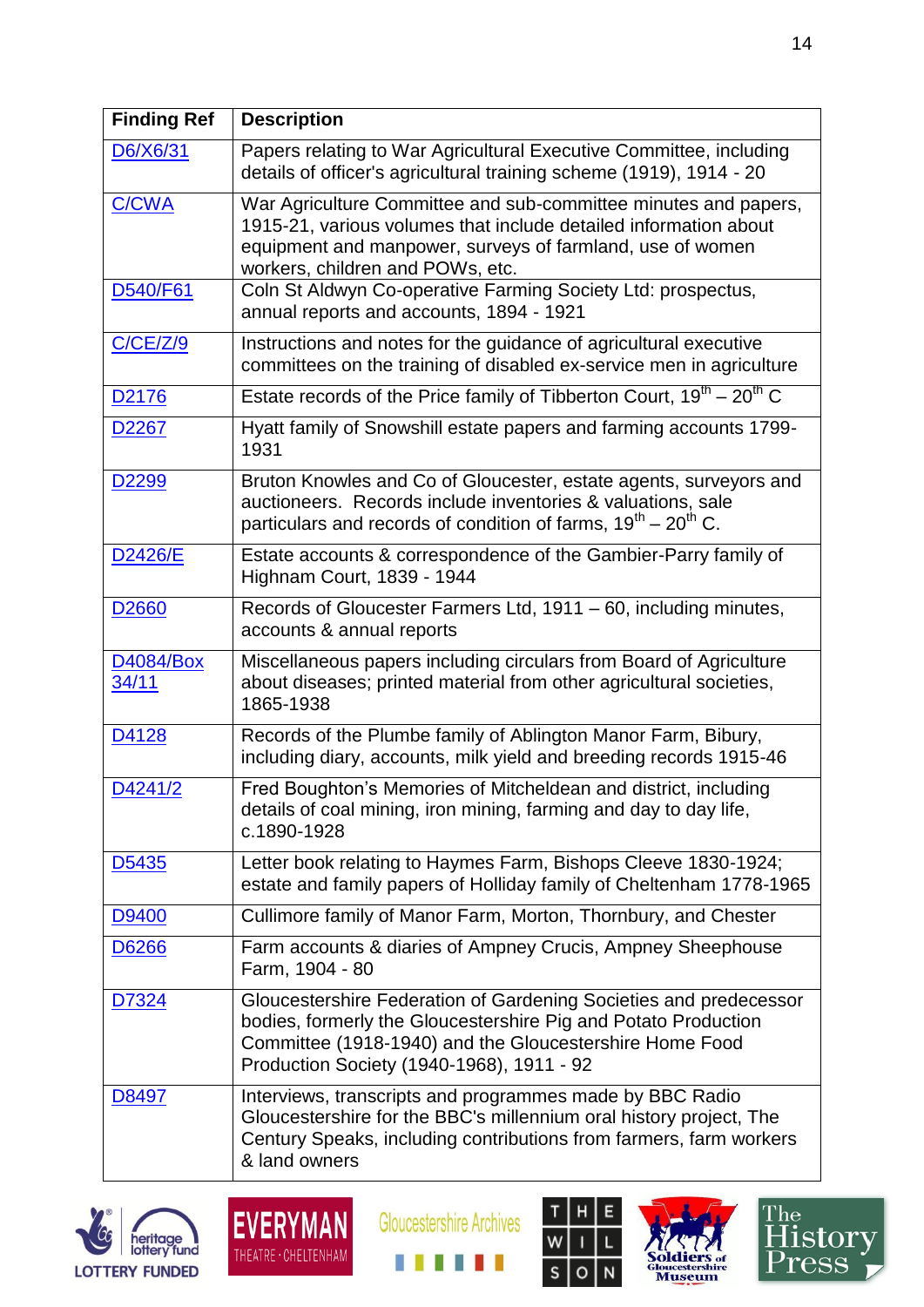# **Other resources to help with your research**

### **Newspapers**

Gloucestershire Archives holds copies of the daily *Citizen* and weekly *Gloucester Journal* papers on microfilm, as well as bound paper copies of the *Cheltenham Chronicle and Gloucestershire Graphic* (which provides a pictorial record of the postwar years). Some editions of other local papers are also held at the Archives, or at the County's [Local and Family History Centres.](http://www.gloucestershire.gov.uk/archives/article/107397/Researching-the-history-of-your-area) You can find a full list of the papers held and there locations here:

<http://www.gloucestershire.gov.uk/archives/CHttpHandler.ashx?id=24402&p=0>

You can also access the Times Digital Archive online through Gloucestershire Library service's virtual reference library: <http://www.gloucestershire.gov.uk/libraries/vrl>

### **Electoral registers**

These annual registers listing people eligible to vote will provide evidence for the enfranchisement of women in 1918 and 1928. The post-war registers also mark (with an "a") people who were absent voters because they were continuing to serve overseas. The names of conscientious objectors deemed not to have made a useful contribution to the war do not appear in rolls for the first five years after the end of the war. Electoral registers for Cheltenham are held at [Cheltenham Local and](http://www.gloucestershire.gov.uk/archives/article/109250/Cheltenham-Local-and-Family-History-Centre)  [Family History Centre.](http://www.gloucestershire.gov.uk/archives/article/109250/Cheltenham-Local-and-Family-History-Centre) The post-war registers for the rest of the County are held on microfiche at Gloucestershire Archives.

### **School log books**

Although these are largely concerned with the administrative running of the school, they can also provide a wealth of information about life in the wider community that they serve. If your interest is in a particular area, it would certainly be worth checking Gloucestershire Archives' online catalogue:

[http://ww3.gloucestershire.gov.uk/DServe/DServe.exe?dsqIni=DServeA.ini&dsqApp](http://ww3.gloucestershire.gov.uk/DServe/DServe.exe?dsqIni=DServeA.ini&dsqApp=Archive&dsqDb=Catalog&dsqCmd=Search.tcl) [=Archive&dsqDb=Catalog&dsqCmd=Search.tcl](http://ww3.gloucestershire.gov.uk/DServe/DServe.exe?dsqIni=DServeA.ini&dsqApp=Archive&dsqDb=Catalog&dsqCmd=Search.tcl)

Search for the place name you are interested in then, when the results are displayed, choose the option to refine your search. Entering the words "log book" in the "Any Text" field and click on the "Narrow" button. You will then be able to see whether log books survive for your place of interest or not.

### **Diaries, correspondence and other material**

Gloucestershire Archives holds a few diaries or items of correspondence for the immediate post-war period which may be of interest. The diaries of Emily and Mary Blathwayt are noted in the **"Role of Women in Society"** section (on **pages 8-9**), while the diaries of Geoffrey Warren Fisher appear in the **"Children"** section (on **page 9**). The following may also be of interest:











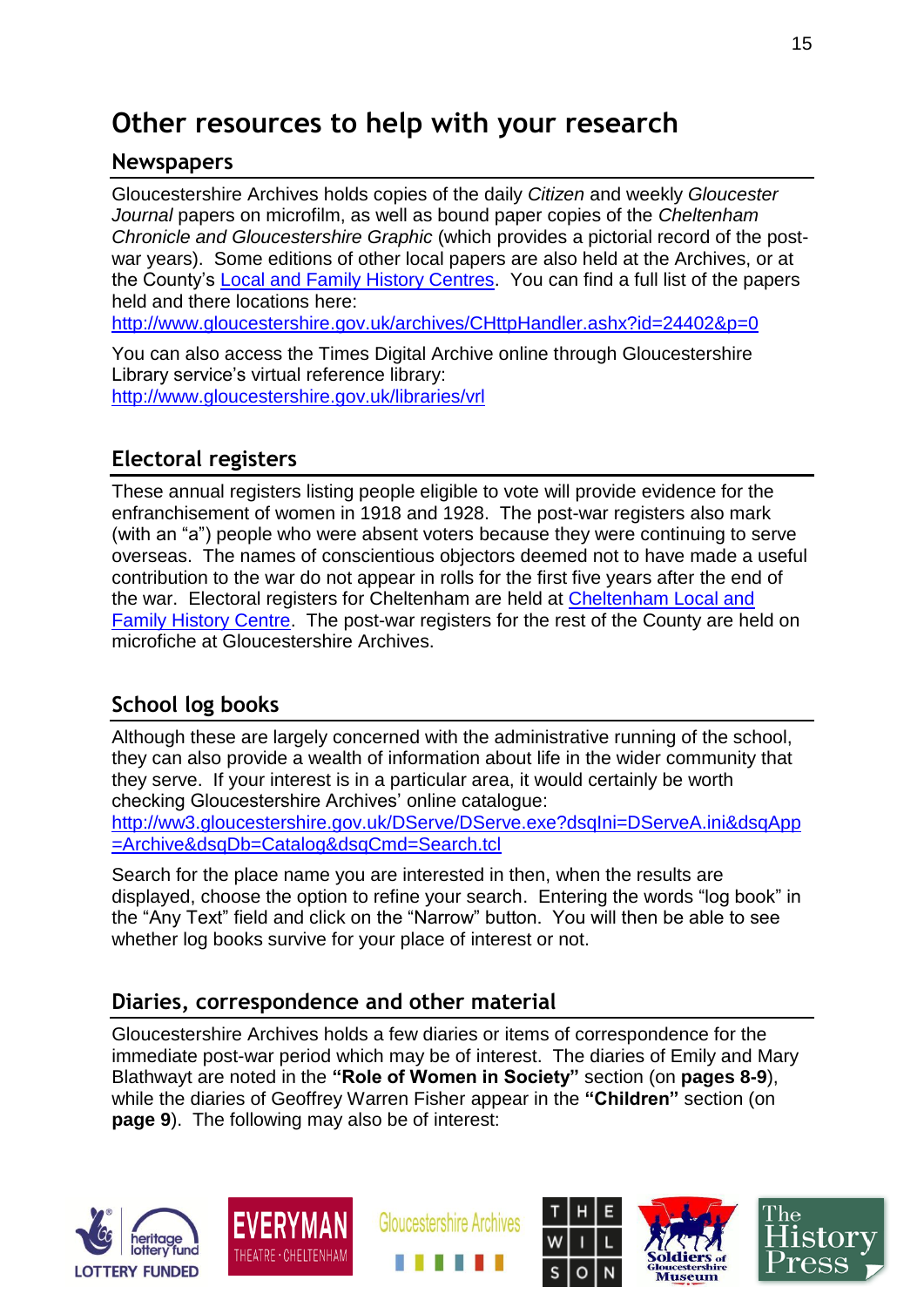| <b>Finding Ref</b> | <b>Description</b>                                                                                                                                                                                                                       |
|--------------------|------------------------------------------------------------------------------------------------------------------------------------------------------------------------------------------------------------------------------------------|
| <b>D37</b>         | Correspondence of Maynard W Colchester-Wemyss, particularly<br>with the King of Siam, $1903 - 25$ . These letters include a wealth<br>of information about local conditions and events, as well as also<br>making political observations |
| D873/C112          | General correspondence of Percival Scrope Marling, 1880 - 1921                                                                                                                                                                           |
| D3549/27/4/13      | Granville Edwin Lloyd Baker's diaries, 1915 - 19                                                                                                                                                                                         |
| D4180/4            | Scrapbook of WW1 events, 1917 - 19                                                                                                                                                                                                       |
| D10828/1/1/47      | Letters from Edmund Sidney Pollock Haynes, 1917 – 22,<br>including a reference to all religion being unpopular because of<br>the War                                                                                                     |

### **Reminiscence and oral history**

Memories and stories that have been passed down in families and communities are powerful and important sources of information about our past. As such, they are valuable sources of information about WW1. Although memories of WW1 are now almost out of living memory, many still alive today will have grown up knowing parents and grandparents who lived through it. Speaking to people about memories that they may have heard about wartime (and its aftermath) is a valuable way of gathering information about the period. Such memories are usually unique insights and impressions into the wartime experience, even if they are by their very nature partial and short. If no one asks about memories and stories that may have been passed down then these unique impressions will be lost with the passage of time. When memories and stories can be told, they should be recorded (by whatever means possible), preserved, and shared.

## **Next steps**

Why not find out more about your local area during the war too? Download our free "Research toolkit 3: The Home Front in WW1" from

[www.gloucestershire.gov.uk/archives/WW1/resources.](http://www.gloucestershire.gov.uk/archives/WW1/resources) You can also download our free "Research Toolkit 1: First Steps in tracing Servicemen in WW1" and "Research Toolkit 2: Discover More About Servicemen in WW1" from the same address. There are many other resources available to download for free at this address that may help with your research into WW1 too.

### **Want to develop your research into a larger project?**

If you are considering your own WW1 project, why not take advantage of the Gloucestershire Archives' Project Advisory Service? We can provide you with advice about how to proceed, including how to apply for funding. We can also help to broker joint bids from a number of organisations (e.g. a group of parish councils, a local heritage group or a school) for funding from the Heritage Lottery Fund's [First](http://www.hlf.org.uk/HowToApply/programmes/Pages/FirstWorldWarThenandNow.aspx)  [World War: Then and Now](http://www.hlf.org.uk/HowToApply/programmes/Pages/FirstWorldWarThenandNow.aspx) programme

[\(www.hlf.org.uk/HowToApply/programmes/Pages/FirstWorldWarThenandNow.aspx#](http://www.hlf.org.uk/HowToApply/programmes/Pages/FirstWorldWarThenandNow.aspx#.UtAEUjiYbIU) [.UtAEUjiYbIU\)](http://www.hlf.org.uk/HowToApply/programmes/Pages/FirstWorldWarThenandNow.aspx#.UtAEUjiYbIU). More information can be found at about the project advisory service